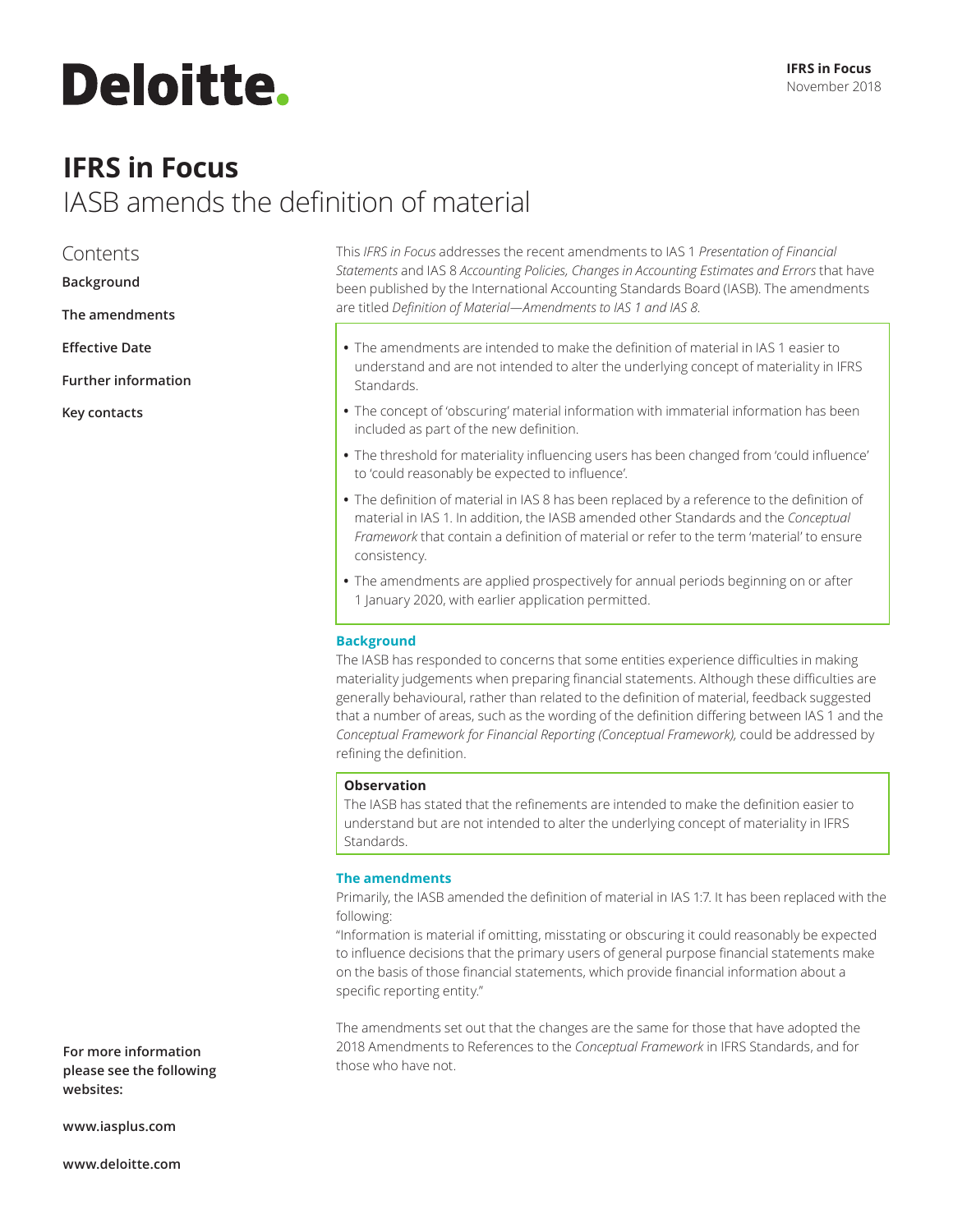The key refinements to the definition include:

- **•** Replacing the threshold 'could influence' with 'could reasonably be expected to influence' as the former may be understood as being too broad, given that almost anything "could" influence the decisions of some users of the financial statements, even if remote.
- **•** Using the wording of the definition of material in the *Conceptual Framework*, which the IASB consider to be clearer. This includes use of the phrase 'primary users' rather than simply referring to 'users' as the unaccompanied term was considered too broad.
- **•** Including 'obscuring' in the definition of material to incorporate the existing concept in IAS 1:30A and address concerns that the effect of including immaterial information should also be considered in addition to 'misstating' and 'omitting'.
- **•** Relocating explanatory wording from the definition to explanatory paragraphs to clarify those requirements that are part of the definition and those that explain the definition.
- **•** Replacing the term 'economic decisions' with 'decisions', which is expected to be interpreted in the same way.

Apart from the definition of material, additional explanatory guidance was added to IAS 1:7.

#### **Observation**

With the introduction of the concept of 'obscuring' the IASB did not intend to prevent entities from disclosing immaterial information required by local regulators or to prescribe how entities organise and communicate information in financial statements.

Rather, the IASB intends to support existing requirements in IAS 1:30A and to help entities and other stakeholders to avoid instances in which material information is obscured by immaterial information to the extent that it has a similar effect as omitting or misstating the material information.

In addition, the IASB made consequential amendments to align the definition of 'material' across the following IFRS Standards and other publications:

- **•** 2010 *Conceptual Framework for Financial Reporting*
- **•** 2018 *Conceptual Framework for Financial Reporting*
- **•** IFRS Practice Statement 2 *Making Materiality Judgements*
- **•** IAS 10 *Events after the Reporting Period*
- **•** IAS 34 *Interim Financial Reporting*
- **•** IAS 37 *Provisions, Contingent Liabilities and Contingent Assets*
- **•** IFRS 2 *Share-based Payment [Implementation Guidance only]*
- **•** IFRS 4 *Insurance Contracts [Implementation Guidance only]*
- **•** IFRS 17 *Insurance Contracts [Basis for Conclusions only]*

#### **Observation**

The IASB has not changed all instances of 'economic decisions' to 'decisions' or all instances of 'users' to 'primary users' to align with the new definition as these phrases are intended to be interpreted in the same way.

#### <span id="page-1-0"></span>**Effective Date**

The changes take effect for materiality judgements made in annual periods beginning on or after 1 January 2020, and are applied prospectively. Earlier application is permitted (the entity must disclose that fact).

#### <span id="page-1-1"></span>**Further information**

If you have any questions about the amendments to the definition of material, please speak to your usual Deloitte contact or get in touch with a contact identified in this *IFRS in Focus*.